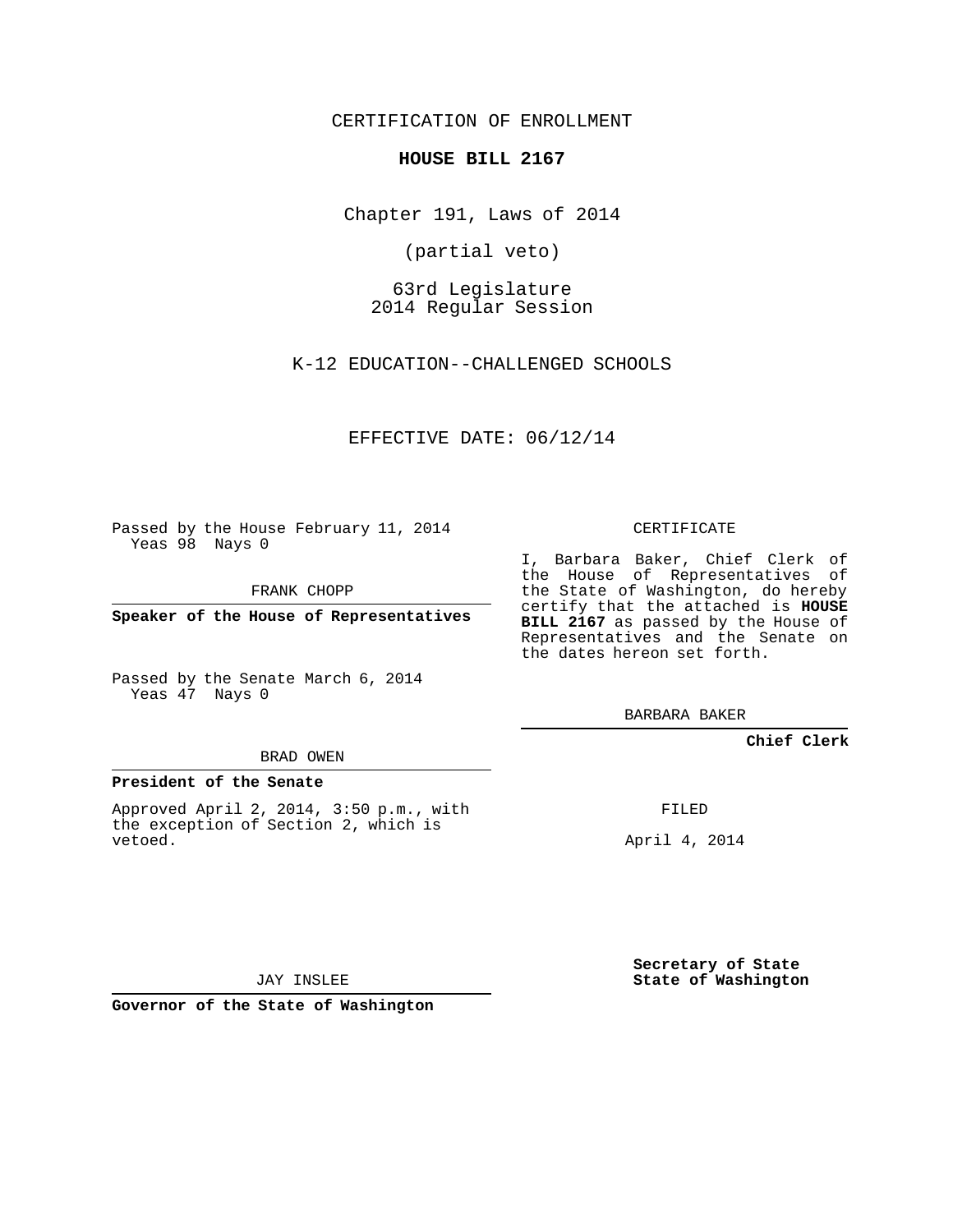## **HOUSE BILL 2167** \_\_\_\_\_\_\_\_\_\_\_\_\_\_\_\_\_\_\_\_\_\_\_\_\_\_\_\_\_\_\_\_\_\_\_\_\_\_\_\_\_\_\_\_\_

\_\_\_\_\_\_\_\_\_\_\_\_\_\_\_\_\_\_\_\_\_\_\_\_\_\_\_\_\_\_\_\_\_\_\_\_\_\_\_\_\_\_\_\_\_

Passed Legislature - 2014 Regular Session

## **State of Washington 63rd Legislature 2014 Regular Session**

**By** Representatives Lytton, Haigh, Magendanz, Kagi, Dahlquist, and Carlyle; by request of Superintendent of Public Instruction

Prefiled 01/07/14. Read first time 01/13/14. Referred to Committee on Education.

 AN ACT Relating to changing the date by which challenged schools are identified; amending RCW 28A.657.020; and declaring an emergency.

BE IT ENACTED BY THE LEGISLATURE OF THE STATE OF WASHINGTON:

 **Sec. 1.** RCW 28A.657.020 and 2013 c 159 s 3 are each amended to read as follows:

 (1) Beginning in 2010, and each year thereafter through December 1, 2012, the superintendent of public instruction shall annually identify schools as one of the state's persistently lowest-achieving schools if the school is a Title I school, or a school that is eligible for but does not receive Title I funds, that is among the lowest-achieving five percent of Title I or Title I eligible schools in the state.

 (2) The criteria for determining whether a school is among the persistently lowest-achieving five percent of Title I schools, or Title I eligible schools, under subsection (1) of this section shall be established by the superintendent of public instruction. The criteria must meet all applicable requirements for the receipt of a federal school improvement grant under the American recovery and reinvestment act of 2009 and Title I of the elementary and secondary education act of 1965, and take into account both: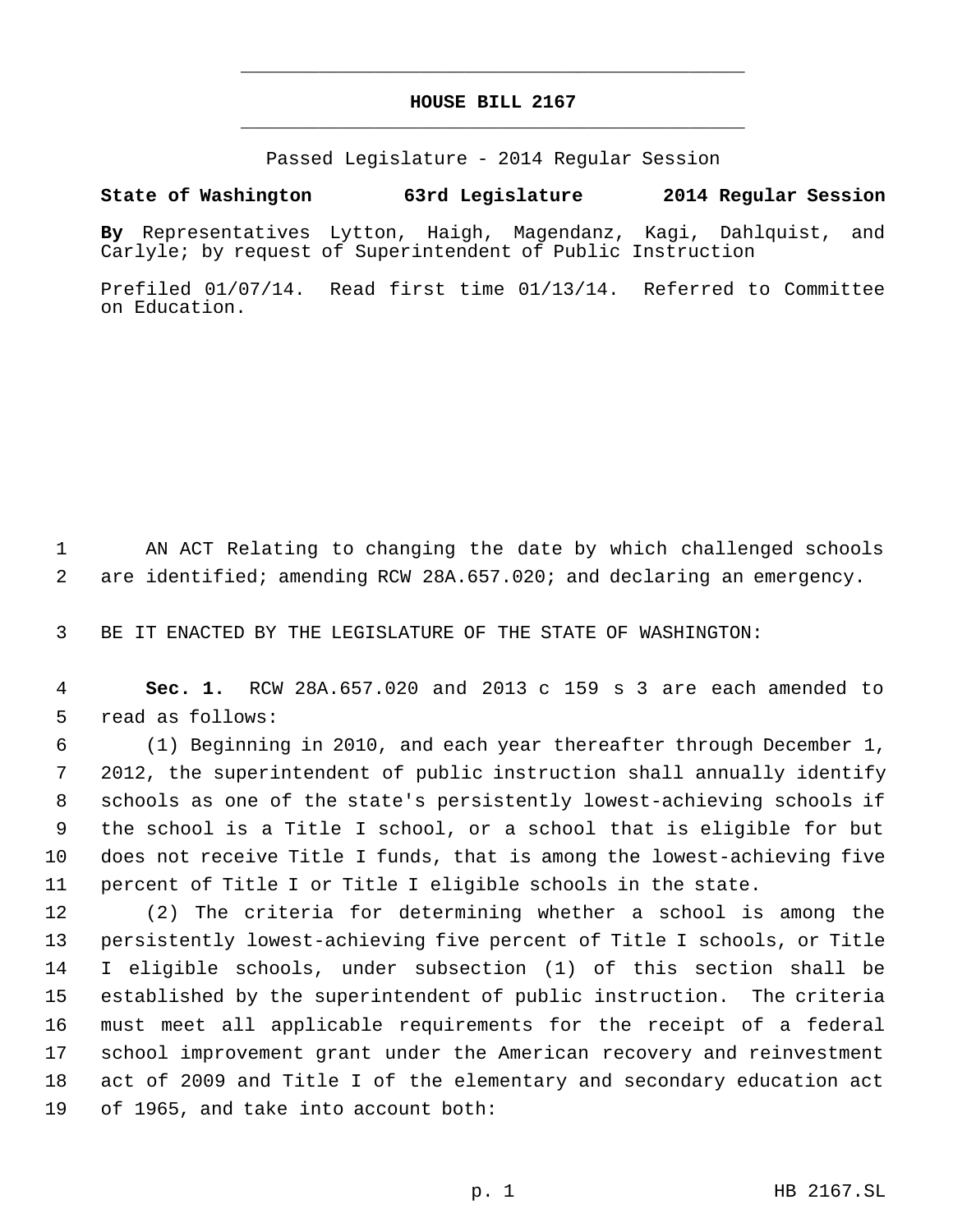(a) The academic achievement of the "all students" group in a school in terms of proficiency on the state's assessment, and any alternative assessments, in reading and mathematics combined; and

 (b) The school's lack of progress on the mathematics and reading assessments over a number of years in the "all students" group.

6 (3)(a) Beginning ((December  $1, -2013$ )) February 1, 2014, and each ((December)) February thereafter, the superintendent of public instruction shall annually identify challenged schools in need of improvement and a subset of such schools that are the persistently lowest-achieving schools in the state.

 (b) The criteria for determining whether a school is a challenged school in need of improvement shall be adopted by the superintendent of public instruction in rule. The criteria must meet all applicable federal requirements under Title I of the elementary and secondary education act of 1965 and other federal rules or guidance, including applicable requirements for the receipt of federal school improvement funds if available, but shall apply equally to Title I, Title I- eligible, and non-Title I schools in the state. The criteria must take into account the academic achievement of the "all students" group and subgroups of students in a school in terms of proficiency on the state assessments in reading or English language arts and mathematics and a high school's graduation rate for all students and subgroups of students. The superintendent may establish tiered categories of challenged schools based on the relative performance of all students, subgroups of students, and other factors.

 (c) The superintendent of public instruction shall also adopt criteria in rule for determining whether a challenged school in need of improvement is also a persistently lowest-achieving school for purposes of the required action district process under this chapter, which shall include the school's lack of progress for all students and subgroups of students over a number of years. The criteria for identifying persistently lowest-achieving schools shall also take into account the level of state or federal resources available to implement a required action plan.

 (d) If the Washington achievement index is approved by the United States department of education for use in identifying schools for federal purposes, the superintendent of public instruction shall use